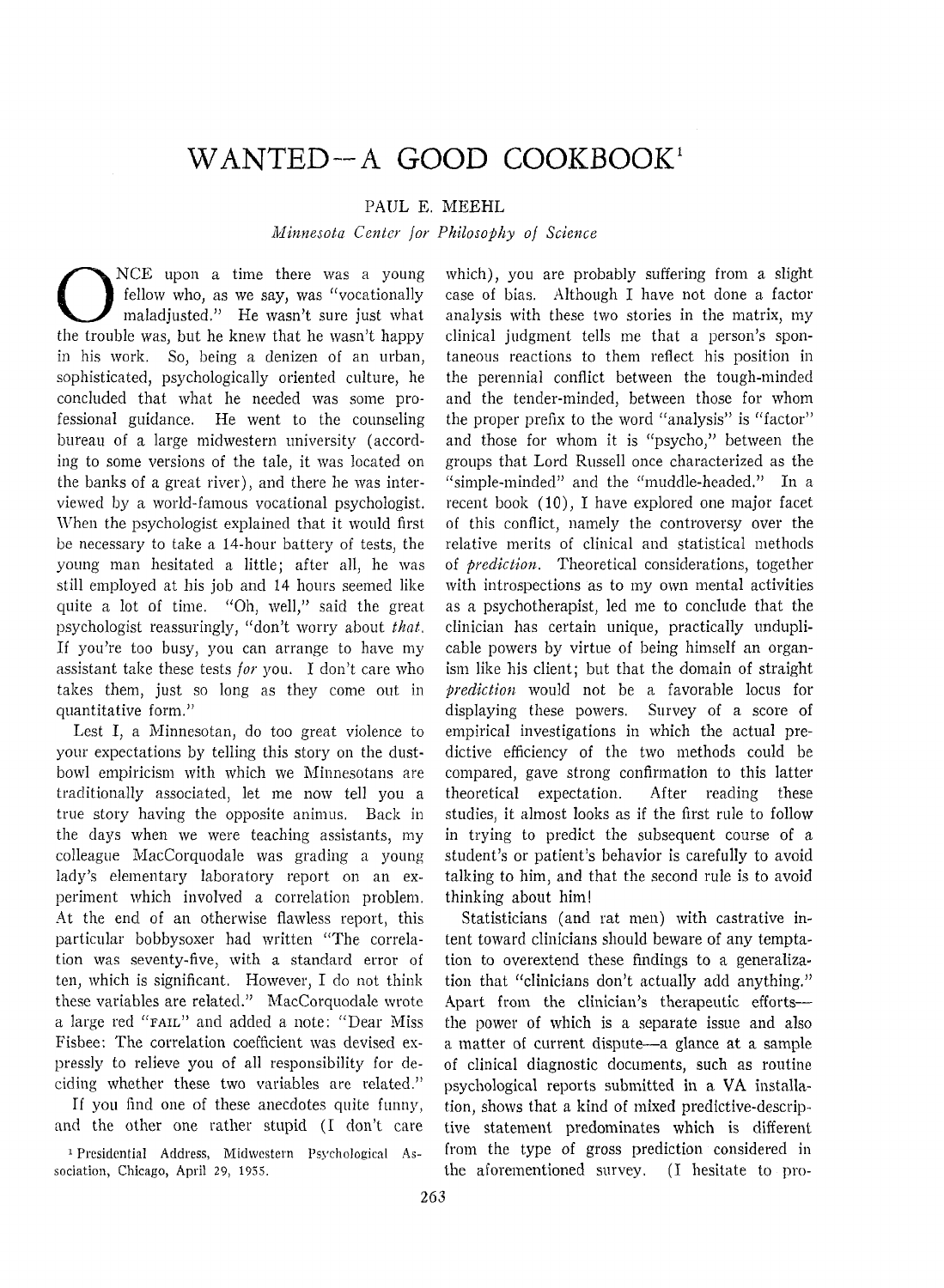pose a basic distinction here, having learned that proposing a distinction between two classes of concepts is a sure road to infamy.) Nevertheless, I suggest that we distinguish between: *(a)* the clinician's predictions of such gross, outcome-type, "administrative" dimensions as recovery from psychosis, survival in a training program, persistence in therapy, and the like; and *(b)* a rather more detailed and ambitious enterprise roughly characterizable as "describing the person." It might be thought that *a* always presupposes *b,* but a moment's reflection shows this to be false; since there are empirical prediction systems in which the sole property ascribed to the person *is* the disposition to a predicted gross outcome. A very considerable fraction of the typical clinical psychologist's time seems to be spent in giving tests or semitests, the intention being to come out with some kind of characterization of the individual. In part this characterization is "phenotypic," attributing such behavior-dispositions as "hostile," "relates poorly," "loss in efficiency," "manifest anxiety," or "depression"; in part it is "genotypic," inferring as the causes of the phenotype certain inner events, states, or structures, e.g., "latent n Aggression," "oral-dependent attitudes," "severe castration anxiety," and the like. While the phenotypic-genotypic question is itself deserving of careful methodological analysis, in what follows I shall use the term "personality description" to cover both phenotypic and genotypic inferences, i.e., statements of all degrees of internality or theoreticalness. I shall also assume, while recognizing that at least one group of psychologists has made an impressive case to the contrary, that the description of a person is a worthwhile stage in the total clinical process. Granted, then, that we wish to use tests as a means to securing a description of the person, how shall we go about it? Here we sit, with our Rorschach and Multiphasic results spread out before us. From this mess of data we have to emerge with a characterization of the person from whose behavior these profiles are a highly abstracted, much-reduced distillation. How to proceed?

Some of you are no doubt wondering, "What is the fellow talking about? You look at the profiles, you call to mind what the various test dimensions mean for dynamics, you reflect on other patients you have seen with similar patterns, you think of the research literature; then you combine

 $\ddot{\phantom{a}}$ 

these considerations to make inferences. Where's the problem?" The problem is, *whether or not this is the most efficient way to do it.* We ordinarily do it this way; in fact, the practice is so universal that most clinicians find it shocking, if not somehow sinful, to imagine any other. We feed in the test data and let that rusty digital computer in our heads go to work until a paragraph of personality description emerges. It requires no systematic study, although some quantitative data have begun to appear in the literature (2, 3. 6, 7, 8, 9). to realize that there is a considerable element of vagueness, hit-or-miss, and personal judgment involved in this approach. Because explicit rules are largely lacking, and hence the clinician's personal experience, skill, and creative artistry play so great a role, I shall refer to this time-honored procedure for generating personality descriptions from tests as the *rule-ojthumb* method.

I wish now to contrast this rule-of-thumb method with what I shall call the *cookbook method.* In the cookbook method, any given configuration (holists please note—I said "configuration," not "sum"!) of psychometric data is associated with each facet (or configuration) of a personality description, and the closeness of this association is explicitly indicated *by* a number. This number need not be a correlation coefficient—its form will depend upon what is most appropriate to the circumstances. It may be a correlation, or merely an ordinary probability of attribution, or (as in the empirical study I shall report upon later) an average Q-sort placement. Whatever its form, the essential point is that the transition from psychometric pattern to personality description is an automatic, mechanical, "clerical" kind of task, proceeding by the use of explicit rules set forth in the cookbook. I am quite aware that the mere prospect of such a method will horrify some of you; in my weaker moments it horrifies me. All I can say is that many clinicians are also horrified by the cookbook method as applied in the crude prediction situation; whereas the studies reported to date indicate this horror to be quite groundless (10, Chap. 8). As Fred Skinner once said, some men are less curious about nature than about the accuracy of their guesses (15, p. 44). Our responsibility to our patients and to the taxpayer obliges us to decide between the rule-of-thumb and the cookbook methods on the basis of their em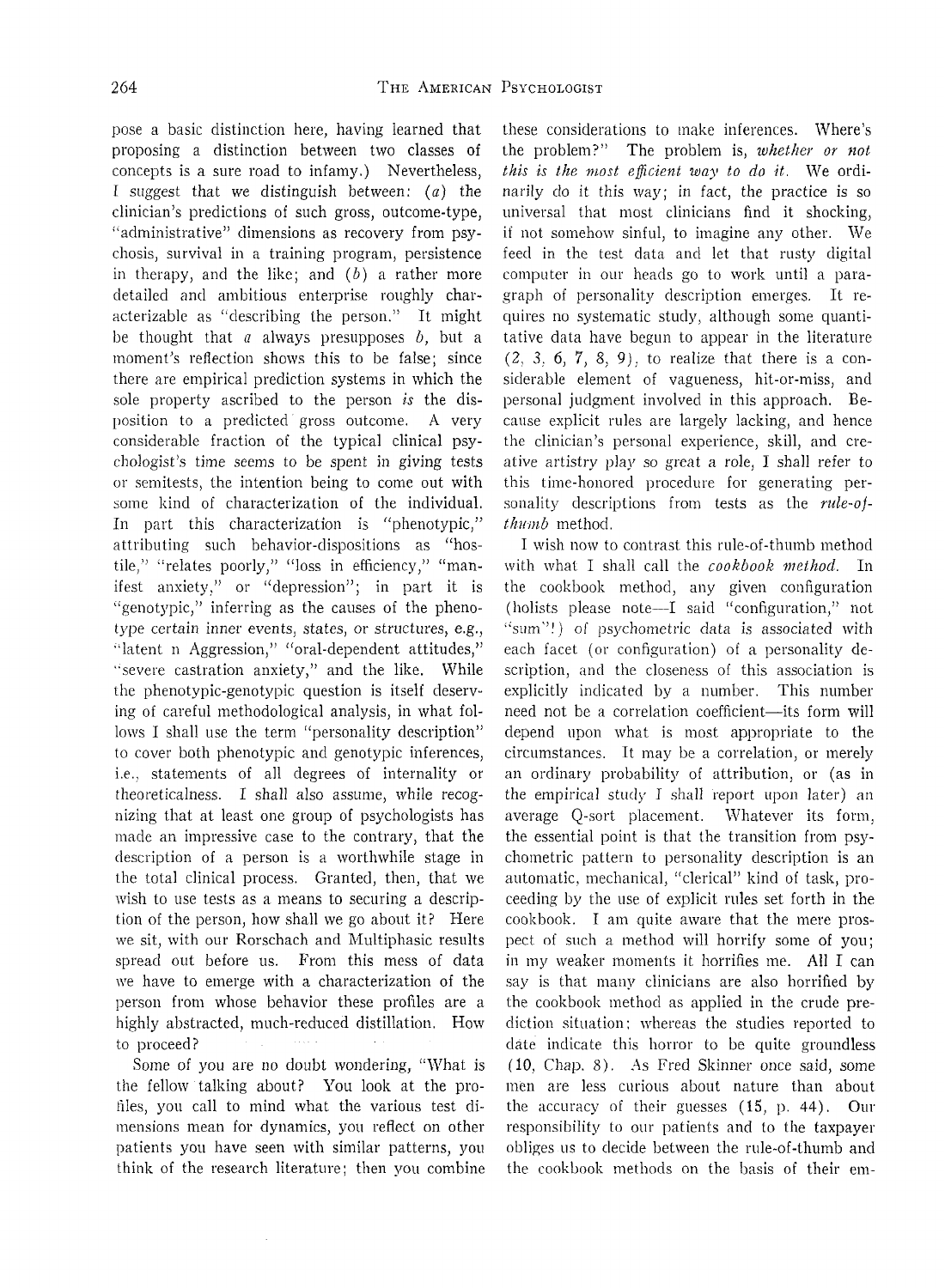pirically demonstrated efficiency, rather than upon which one is more exciting, more "dynamic," more like what psychiatrists do, or more harmonious with the clinical psychologist's self concept.

Let us sneak up the clinician's avoidance gradient gradually to prevent the negative therapeutic reaction. Consider a particular complex attribute, say, "strong dependency with reaction-formation." Under what conditions should we take time to give a test of moderate validity as a basis for inferring the presence or absence of this complex attribute? Putting it negatively, it appears to me pretty obvious that there are two circumstances under which we should *not* spend much skilled time on testing even with a moderately valid test, because we stand to lose if we let the test finding influence our judgments. First, when the attribute is found in almost all our patients; and second, when it is found in almost none of our patients. (A third situation, which I shall not consider here, is one in which the attribute makes no practical difference anyhow.) A disturbingly large fraction of the assertions made in routine psychometric reports or uttered by psychologists in staff conferences fall in one of these classes.

It is not difficult to show that when a given personality attribute is almost always or almost never present in a specified clinical population, rather severe demands are made upon the test's validity if it is to contribute in a practical way to our clinical decision-making. A few simple manipulations of Bayes' Rule for calculating inverse probability lead to rather surprising, and depressing, results. Let me run through some of these briefly. In what follows,

- $P =$  Incidence of a certain personality characteristic in a specified clinical population.  $(Q = 1 P, P > Q$
- $p_1$  = Proportion of "valid positives," i.e., incidence of positive test finding among cases who actually have the characteristic.  $(q_1 = 1 - p_1)$
- $p_2$  = Proportion of "false positives," i.e., incidence of positive test findings among cases who actually lack the characteristic.  $(q_2 = 1 - p_2)$

*1.* When is a positive assertion (attribution of the characteristic) on the basis of a positive test finding more likely to be correct than incorrect?

$$
\frac{P}{Q} > \frac{p_2}{p_1}.
$$

*Example:* A test correctly identifies 80 per cent of braindamaged patients at the expense of only 15 per cent false positives, in a neuropsychiatric population where onetenth of all patients are damaged. The decision "brain damage present" on the basis of a positive test finding is more likely to be false than true, since the inequality is unsatisfied.

2. When does the use of a test improve over-all decision making?

$$
P < \frac{q_2}{q_1 + q_2}.
$$
\nIf  $P < Q$  this has the form  $Q < \frac{p_1}{p_1 + p_2}$ .

*Example:* A test sign identifies 85 per cent of "psychotics" at the expense of only 15 per cent of false positives among the "nonpsychotic." It is desired to make a decision on each case, and both kinds of errors are serious.<sup>2</sup> Only 10 per cent of the population seen in the given setting are psychotic. Hence, the use of the test yields more erroneous classifications than would proceeding without the test.

3. When does improving a sign, strengthening a scale, or shifting a cut improve decision making?

$$
\frac{\Delta p_1}{\Delta p_2} > \frac{Q}{P}.
$$

*Example:* We improve the intrinsic validity of a "schizophrenic index" so that it now detects 20 per cent more schizophrenics than it formerly did, at the expense of only a 5 per cent rise in the false positive rate. This surely looks encouraging. However, we work with an outpatient clientele only one-tenth of whom are actually schizophrenic. Since these values violate the inequality, "improvement" of the index will result in an increase in the proportion of erroneous diagnoses. N.B. — *Sampling errors are not involved in the above.* The values are assumed to be parameter values, and the test sign is valid (i.e.,  $p_1 > p_2$  in the population).

Further inequalities and a more detailed drawing out of their pragmatic implications can be found in a recent paper by Albert Rosen and myself (12). The moral to be drawn from these considerations, which even we clinicians can follow because they involve only high-school algebra, is that a great deal of skilled psychological effort

- Inequalities (2) and (3) are conditions for improvement if there is no reason to see one kind of error as worse than the other. In trait attribution this is usually true; in prognostic and diagnostic decisions it may or may not be. If one is willing to say how many errors of one kind he is prepared to tolerate in order to avoid one of the other kind, these inequalities can be readily corrected by inserting this ratio. A more general development can be found in an unpublished paper by Ward Edwards.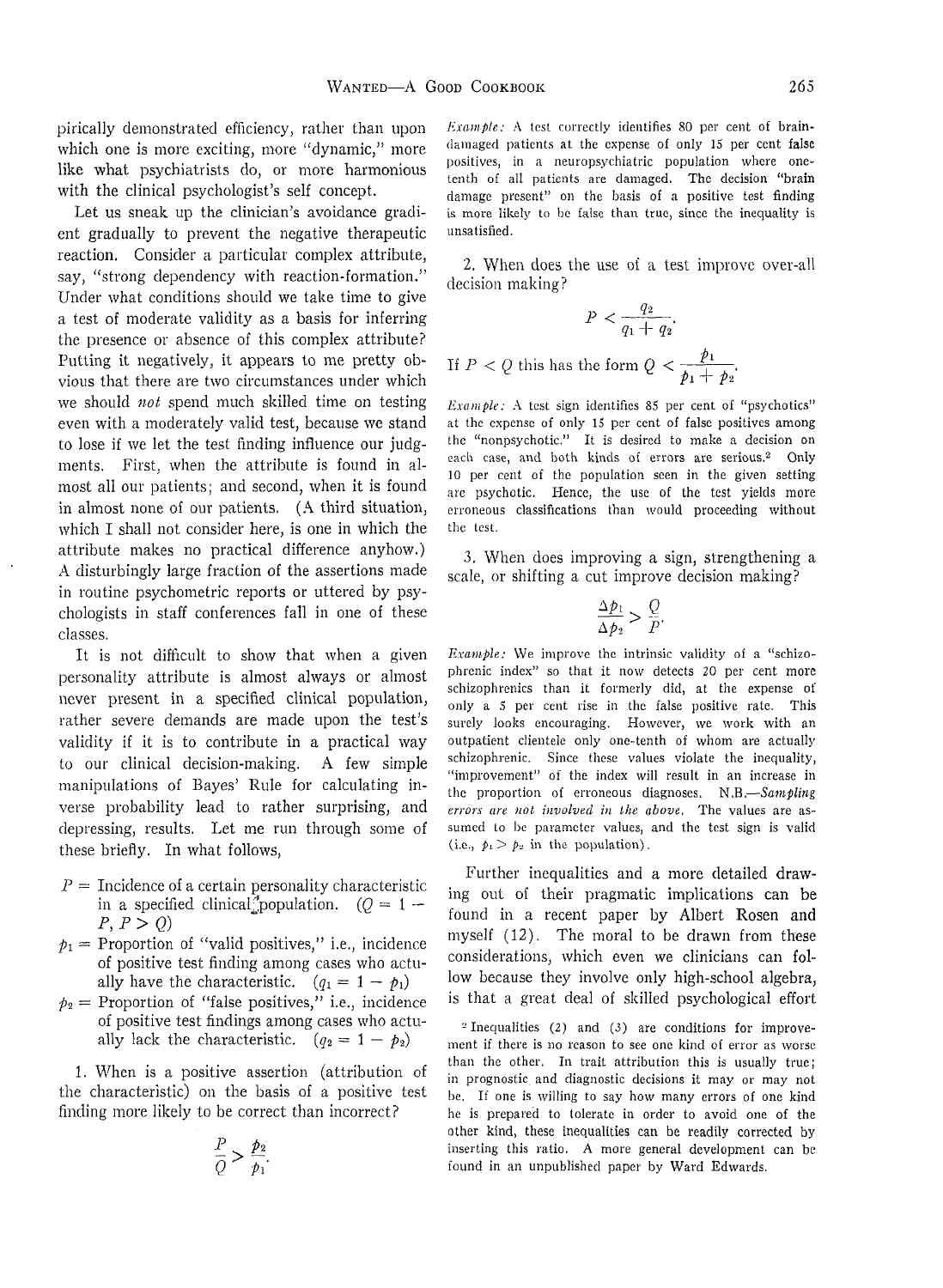is probably being wasted in going through complex, skill-demanding, time-consuming test procedures of moderate or low validity, in order to arrive at conclusions about the patient which could often be made with high confidence without the test, and which in other cases ought not to be made (because they still tend to be wrong) even with the test indications positive. Probably most surprising is the finding that there are certain quantitative relations between the base rates and test validity parameters such that the use of a "valid'' test will produce a net rise in the frequency of clinical mistakes. The first task of a good clinical cookbook would be to make explicit quantitative use of the inverse probability formulas in constructing efficient "rules of attribution" when test data are to be used in describing the personalities of patients found in various clinical populations. For example, I know of an out-patient clinic which has treated, by a variety of psychotherapies, in the course of the past eight years, approximately 5000 patients, not one of whom has committed suicide. If the clinical psychologists in this clinic have been spending much of their time scoring suicide keys on the Multiphasic or counting suicide indicators in Rorschach content, either these test indicators are close to infallible (which is absurd), or else the base rate is so close to zero that the expenditure of skilled time is of doubtful value. Suicide is an extreme case, of course (14); but the point so dramatically reflected there is valid, with suitable quantitative modifications, over a wider range of base rates. To take some examples from the high end of the base-rate continuum, it is not very illuminating to say of a known psychiatric patient that he has difficulty in accepting his drives, experiences some trouble in relating emotionally to others, and may have problems with his sexuality! Many psychometric reports bear a disconcerting resemblance to what my colleague Donald G. Paterson calls "personality description after the manner of P. T. Barnum" (13). I suggest—and I am quite serious—that we adopt the phrase *Barnum effect* to stigmatize those pseudosuccessful clinical procedures in which personality descriptions from tests are made to fit the patient largely or wholly by virtue of their triviality; and in which any nontrivial, but perhaps erroneous, inferences are hidden in a context of assertions or denials which carry high confidence simply because of the population base rates, regardless of the test's

validity. I think this fallacy is at least as important and frequent as others for which we have familiar labels, (halo effect, leniency error, contamination, etc.) One of the best ways to increase the general sensitivity to such fallacies is to give them a name. We ought to make our clinical students as acutely aware of the Barnum effect as they are of the dangers of countertransference or the standard error of *r.*

The preceding mathematical considerations, while they should serve as a check upon some widespread contemporary forms of tea-leaf reading, are unfortunately not very "positive" by way of writing a good cookbook. "Almost anything needs a little salt for flavor" or "It is rarely appropriate to put ketchup on the dessert" would be sound advice but largely negative and not very helpful to an average cook. I wish now to describe briefly a piece of empirical research, reported in a thesis just completed at Minnesota by Charles C. Halbower, which takes the cookbook method 100 per cent seriously; and which seems to show, at least in one clinical context, what can be done in a more constructive way by means of a cookbook of even moderate trustworthiness.<sup>3</sup> By some geographical coincidence, the psychometric device used in this research was a structured test consisting of a set of 550 items, commonly known as MMPI. Let me emphasize that the MMPI is not here being compared with anything else, and that the research does not aim to investigate Multiphasic validity (although the general order of magnitude of the obtained correlations does give some incidental information in that respect). What Dr. Halbower asked was this: given a Multiphasic profile, how does one arrive at a personality description from it? Using the rule-of-thumb method, a clinician familiar with MMPI interpretation looks at the profile, thinks awhile, and proceeds to describe the patient he imagines would have produced such a pattern. Using the cookbook method, we don't need a clinician; instead, a \$230-per-month clerk-typist in the outer office simply reads the numbers on the profile, enters the cookbook, locates the page on which is found some kind of "modal description" for patients with such a profile, and this description is then taken as the best available approximation to the patient.

3 1 am indebted to Dr. Halbower for permission to present this summary of his thesis data in advance of his own more complete publication.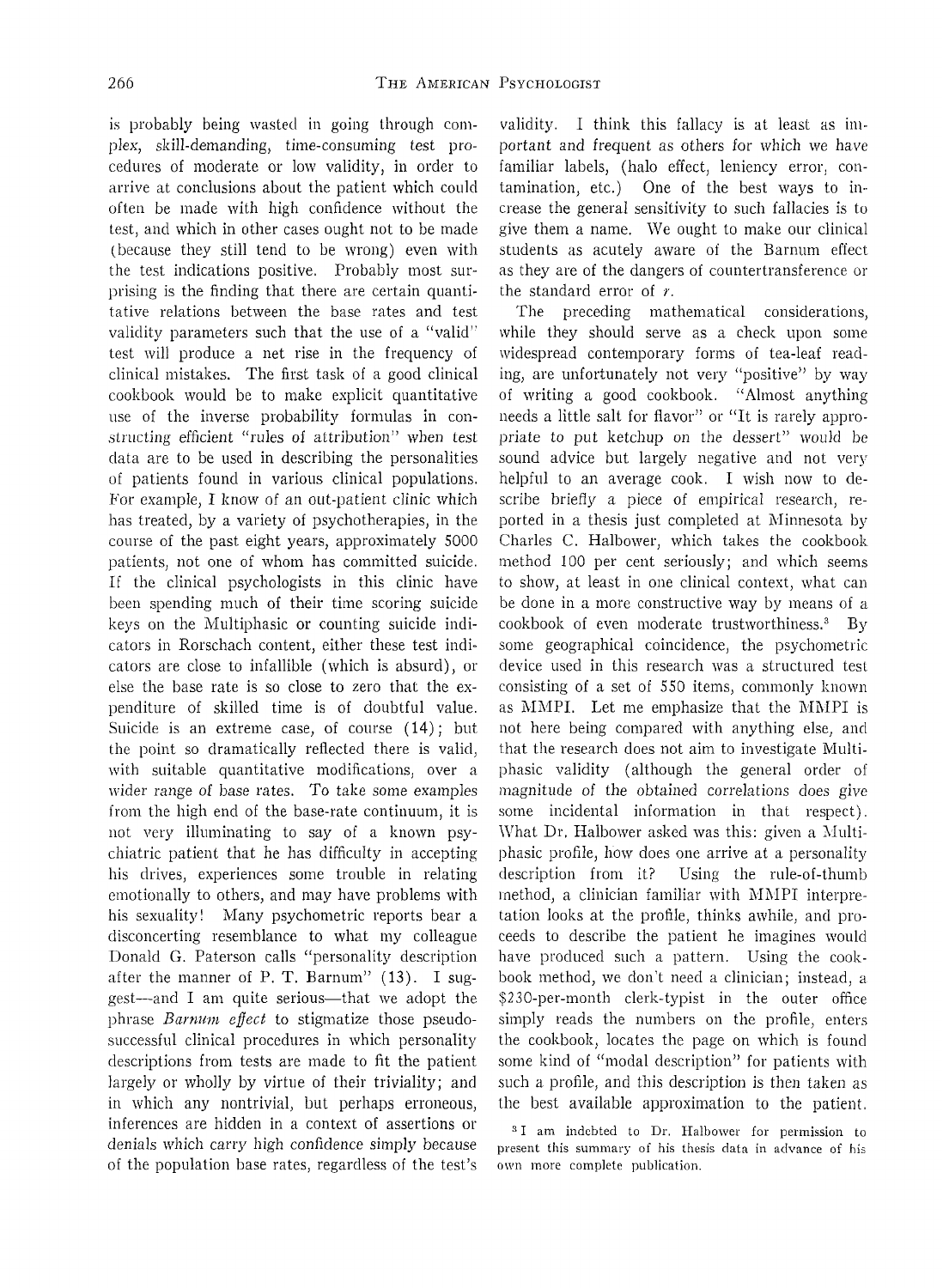We know, of course, that every patient is unique absolutely, unqualifiedly unique. Therefore, the application of a cookbook description will inevitably make errors, some of them perhaps serious ones. If we knew *which* facets of the cookbook sketch needed modification as applied to the present unique patient, we would, of course, depart from the cookbook at these points; but we don't know this. If we start monkeying with the cookbook recipe in the hope of avoiding or reducing these errors, we will in all likelihood improve on the cookbook in some respects but, unfortunately, will worsen our approximation in others. Given a finite body of information, such as the 13 twodigit numbers of a Multiphasic profile, there is obviously *in fact* (whether we have yet succeeded in *finding* it or not) a "most probable" value for any personality facet, and also for any configuration of facets, however complex or "patterned" (10, pp. 131-134). It is easy to prove that a method of characterization which departs from consistent adherence to this ''best guess" stands to lose. Keep in mind, then, that the raw data from which a personality description was to be inferred consisted of an MMPI profile. In other words, the Halbower study was essentially a comparison of the rule-of-thumb versus the cookbook method where each method was, however, functioning upon the same information—an MMPI. We are in effect contrasting the validity of two methods of "reading" Multiphasics.

In order to standardize the domain to be covered, and to yield a reasonably sensitive quantification of the goodness of description, Dr. Halbower utilized Q sorts. From a variety of sources he constructed a Q pool of 1S4 items, the majority being phenotypic or intermediate and a minority being genotypic. Since these items were intended for clinically expert sorters employing an "external" frame of reference, many of them were in technical language. Some sample items from his pool are: "Reacts against his dependency needs with hostility"; "manifests reality distortions"; "takes a dominant, ascendant role in interactions with others"; "is rebellious toward authority figures, rules, and other constraints"; "is counteractive in the face of frustration"; "gets appreciable secondary gain from his symptoms"; "is experiencing pain"; "is naive"; "is impunitive"; "utilizes intellectualization as a defense mechanism"; "shows evidence of latent hostility"; "mani-

fests inappropriate affect." The first step was to construct a cookbook based upon these 154 items as the ingredients; the recipes were to be in the form of directions as to the optimal Q-sort placement of each item.

How many distinguishable recipes will the cookbook contain? If we had infallible criterion Q sorts on millions of cases, there would be as many recipes as there are possible MMPI profiles. Since we don't have this ideal situation, and never will, we have to compromise by introducing coarser grouping. Fortunately, we know that the validity of our test is poor enough so that this coarseness will not result in the sacrifice of much, if any, information. How coarsely we group, i.e., how different two Multiphasic curves have to be before we refuse to call them "similar" enough to be coordinated with the same recipe, is a very complicated matter involving both theoretical and practical considerations. Operating within the limits of a doctoral dissertation, Halbower confined his study to four profile "types." These curve types were specified by the first two digits of the Hathaway code plus certain additional requirements based upon clinical experience. The four MMPI codes used were those beginning 123', 13', 27', and 87' (5). The first three of these codes are the most frequently occurring in the Minneapolis VA Mental Hygiene Clinic population, and the fourth code, which is actually fifth in frequency of occurrence, was chosen in order to have a quasipsychotic type in the study. It is worth noting that these four codes constitute 58 per cent of all MMPI curves seen in the given population; so that Halbower's gross recipe categories already cover the majority of such outpatients. The nature of the further stipulations, refining the curve criteria within each two-digit code class, is illustrated by the following specifications for code 13', the "hysteroid valley" or "conversion V" type:

> 1. *Hs* and  $H\gamma \geq 70$ . 2.  $D < (Hs$  and  $Hy)$  by at least one sigma. 3. *K* or *L >* ? and *F.* 4.  $F \le 65$ . *5.* Scales 4,5,6,7,8,9,0 all < 70.

For each of these MMPI curve types, the names of nine patients were then randomly chosen from the list of those meeting the curve specifications. If the patient was still in therapy, his therapist was asked to do a Q sort (11 steps, normal distribu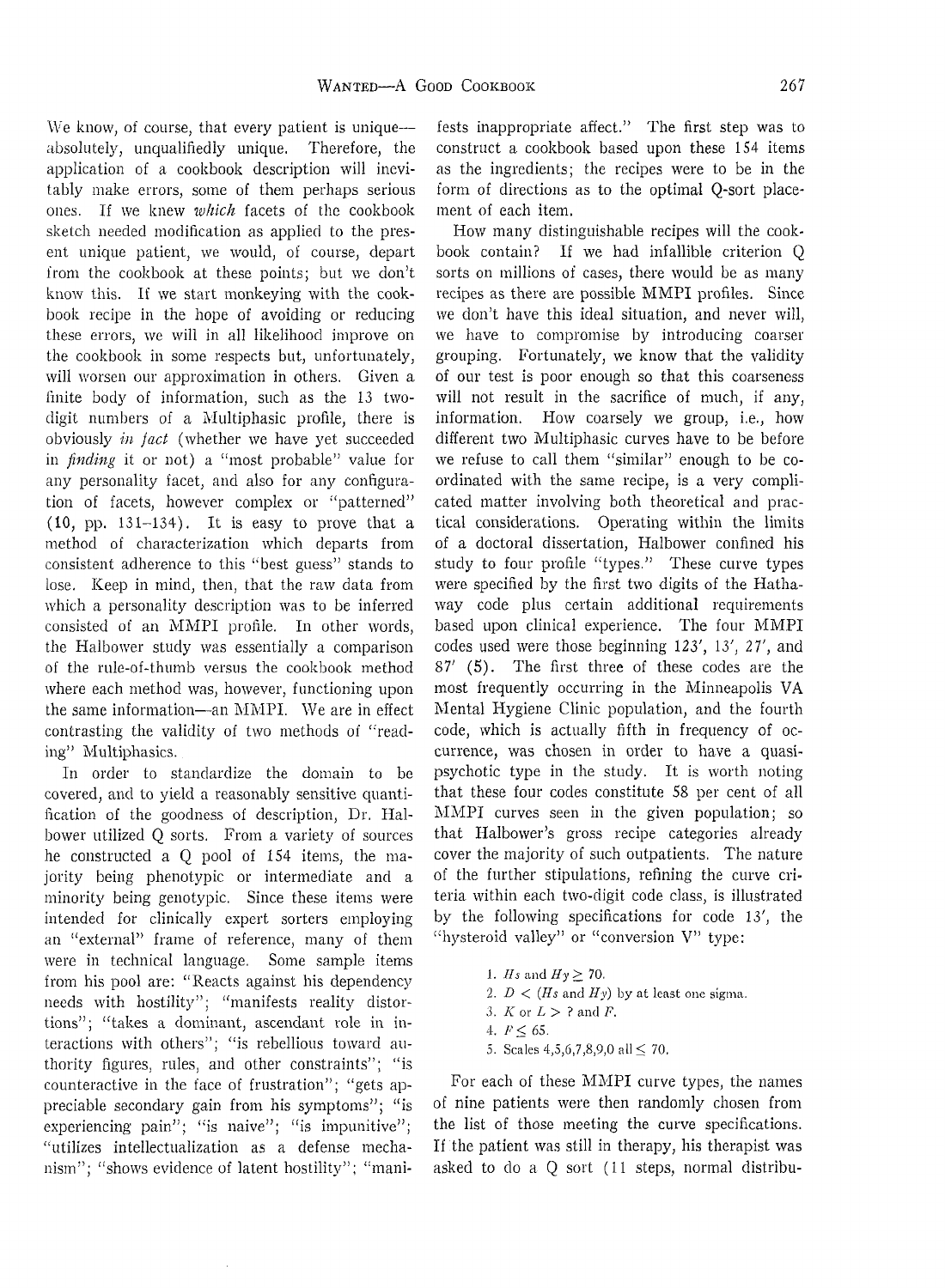lion) on him. The MMPI had been withheld from these therapists. If the patient had been terminated, a clinician (other than Halbower) did a Q sort based upon study of the case folder, including therapist's notes and any available psychometrics (except, of course, the Multiphasic). This yields Q sorts for nine patients of a given curve type. These nine sorts were then pairwise intercorrelated, and by inspection of the resulting 36 coefficients, a subset of five patients was chosen as most representative of the curve type. The Q sorts on these five "representative" patients were then averaged, and this average Q sort was taken as the cookbook recipe to be used in describing future cases having the given MMPI curve. Thus, this modal, crystallized, "distilled-essence" personality description was obtained by eliminating patients with atypical sortings and pooling sortings on the more typical, hoping to reduce both errors of patient sampling and of clinical judgment. This rather complicated sequence of procedures may be summarized thus:

Deriving cookbook recipe for a specified curve type, such as the "conversion V" above:

- 1. Sample of  $N =$  nine patients currently or recently in therapy and meeting the MMPI specifications for conversion V curve.
- 2. 154-item Q sort done on each patient by therapist or from therapist notes and case folder. (These sorts MMPI-uncontaminated.)
- 3. Pairwise Q correlations of these nine patients yields 36 intercorrelations.
- 4. Selection of subset  $N' =$  five "modal" patients from this matrix by inspectional cluster method.
- 5. Mean of Q sorts on these five "core" patients is the cookbook recipe for the MMPI curve type in question.

Having constructed one recipe, he started all over again with a random sample of nine patients whose Multiphasics met the second curve-type specifications, and carried out these cluster-andpooling processes upon them. This was done for each of the four curve types which were to compose the cookbook. If you have reservations about any of the steps in constructing this miniature cookbook, let me remind you that this is all preliminary, i.e., *it is the means of arriving at the cookbook recipe.* The proof of the pudding will be in the eating, and any poor choices of tactics or patients up to this point should merely make the cookbook less trustworthy than it would otherwise be.

Having thus written a miniature cookbook consisting of only four recipes, Halbower then proceeded to cook some dishes to see how they would taste. For cross validation he chose at random four new Mental Hygiene Clinic patients meeting the four curve specifications and who had been seen in therapy for a minimum of ten hours. With an eye to validity generalization to a somewhat different clinical population, with different base rates, he also chose four patients who were being seen as inpatients at the Minneapolis VA Hospital. None of the therapists involved had knowledge of the patients' Multiphasics. For purposes of his study, Halbower took the therapist's Q sort, based upon all of the case folder data (minus MMPI) plus his therapeutic contacts, as the best available criterion; although this "criterion" is acceptable only in the sense of construct validity (1). An estimate of its absolute level of trustworthiness is not important since it is being used as the common reference basis for a comparison of two methods of test reading.

Given the eight criterion therapist Q sorts (2 patients for each MMPI curve type), the task of the cookbook is to predict these descriptions. Thus, for each of the two patients having MMPI code 123', we simply assign the Q-sort recipe found in the cookbook as the best available description. How accurate this description is can be estimated (in the sense of construct validity) by Q correlating it with the criterion therapist's description. These eight "validity" coefficients varied from .36 to .88 with a median of .69, As would be expected, the hospital inpatients yielded the lower correlations. The Mental Hygiene Clinic cases, for whom the cookbook was really intended, gave validities of .68, .69, .84, and .88 (see Table 1).

How does the rule-of-thumb method show up in competition with the cookbook? Here we run into the problem of differences in clinical skill, so Halbower had each MMPI profile read blind by more than one clinician. The task was to interpret the profile by doing a Q sort. From two to five clinicians thus "read" each of the eight individual profiles, and the resulting 25 sorts were Q correlated with the appropriate therapist criterion sorts. These validity coefficients run from .29 to .63 with a median of .46. The clinicians were all Minnesota trained and varied in their experience with MMPI from less than a year (first-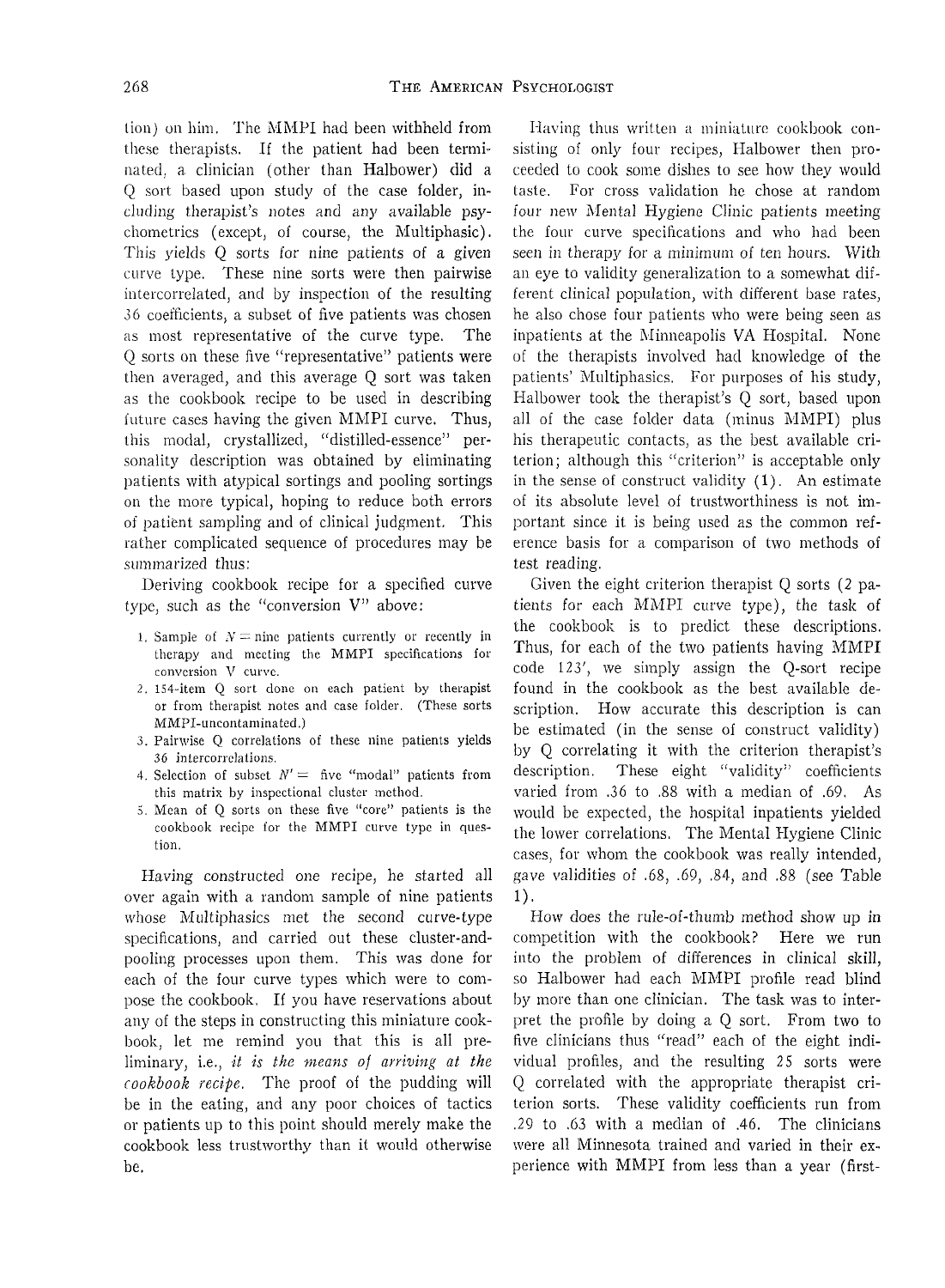### TABLE 1

VALIDATION OF THE FOUR COOKBOOK DESCRIPTIONS ON NEW CASES, AND COMPARATIVE VALIDITIES OP THE COOKBOOK MMPI READINGS AND RULE-OF-THUMB READINGS BY CLINICIANS

- 1. Four patients currently in therapy Q-described by the therapist (10 hours or more therapy plus case folder minus MMPI). This is taken as best available criterion description of each patient.
- 2. MMPI cookbook recipe Q-correlated with this criterion description.
- 3. For each patient, 4 or 5 clinicians "read" his MMPI in usual rule-of-thumb way, doing Q-sorts.
- 4. These rule-of-thumb Q-sorts also Q-correlated with criterion description.
- 5. Cross-validation results in outpatient sample

| Validities                       | MMPI Curve Type                      |            |            |            |
|----------------------------------|--------------------------------------|------------|------------|------------|
|                                  | Code 123' Code 27' Code 13' Code 87' |            |            |            |
| Cookbook<br>Rule-of-thumb (mean) | .88<br>.75                           | .69<br>.50 | .84<br>.50 | .68<br>.58 |

Range (4-5 readers) .55 to .63 .29 to .54 .37 to .52 .34 to .58 Mean of 4 cookbook validities, through *z, —* .78 Mean of 17 rule-of-thumb validities, through  $z_r = .48$ 

Cookbook's superiority in validly predicted variance  $= 38\%$ 

6. Validity generalization to inpatient (psychiatric hospital) sample with different base rates; hence, an "unfair" test of cookbook.

|                           | MMPI Curve Type |                                                             |     |     |  |
|---------------------------|-----------------|-------------------------------------------------------------|-----|-----|--|
| Validities                |                 | Code 123' Code 27' Code 13' Code 87'<br>.64                 |     |     |  |
| Cookbook<br>Rule-of-thumb | .63             |                                                             | .36 | .70 |  |
| (2 readers)               |                 | .37, .49 $\big $ .29, .42 $\big $ .30, .30 $\big $ .50, .50 |     |     |  |

Mean of 4 cookbook validities, through *z<sup>r</sup> —* .60 Mean of 8 rule-of-thumb validities, through *z<sup>r</sup> =* .41 Cookbook's superiority in validly predicted variance =  $19\%$ 

year VA trainees) through all training levels to PhD staff psychologists with six years' experience. The more experienced clinicians had probably seen over two thousand MMPI profiles in relation to varying amounts of other clinical data, including intensive psychotherapy. Yet not one of the 25 rule-of-thumb readings was as valid as the cookbook reading. Of the 25 comparisons which can be made between the validity of a single clinician's rule-of-thumb reading and that of the corresponding cookbook reading of the same patient's profile,

18 are significant in favor of the cookbook at the .01 level of confidence and 4 at the .05 level. The remaining 3 are also in favor of the cookbook but not significantly so.

Confining our attention to the more appropriate outpatient population, for (and upon) which the cookbook was developed, the mean *r* (estimated through *z* transformation) is .78 for the cookbook method, as contrasted with a mean (for 17 ruleof-thumb descriptions) of only ,48, a difference of 30 points of correlation, which in this region amounts to a difference of 38 per cent in the validly predicted variance! The cookbook seems to be superior to the rule-of-thumb not merely in the sense of statistical significance but by an amount which is of very practical importance. It is also remarkable that even when the cookbook recipes are applied to patients from a quite different kind of population, their validity still excels that of rule-of-thumb MMPI readers who are in daily clinical contact with that other population. The improvement in valid variance in the hospital sample averages 19 per cent (see item 6 in Table 1).

A shrewd critic may be thinking, "Perhaps this is because all kinds of psychiatric patients are more or less alike, and the cookbook has simply taken advantage of this rather trivial fact." In answer to this objection, let me say first that to the extent the cookbook's superiority did arise from its actuarially determined tendency to "follow the base rates," that would be a perfectly sound application of the inverse probability considerations I at first advanced. For example, most psychiatric patients are in some degree depressed. Let us suppose the mean Q-sort placement given by therapists to the item "depressed" is seven. "Hysteroid" patients, who characteristically exhibit the so-called "conversion V" on their MMPI profiles (Halbower's cookbook code 13), are less depressed than most neurotics. The clinician, seeing such a conversion valley on the Multiphasic, takes this relation into account by attributing "lack of depression" to the patient. But maybe he overinterprets, giving undue weight to the psychometric finding and understressing the base rate. So his rule-of-thumb placement is far down at the nondepressed end, say at position three. The cookbook, on the other hand, "knows" (actuarially) that the mean Q placement for the item "depressed" is at five in patients with such profiles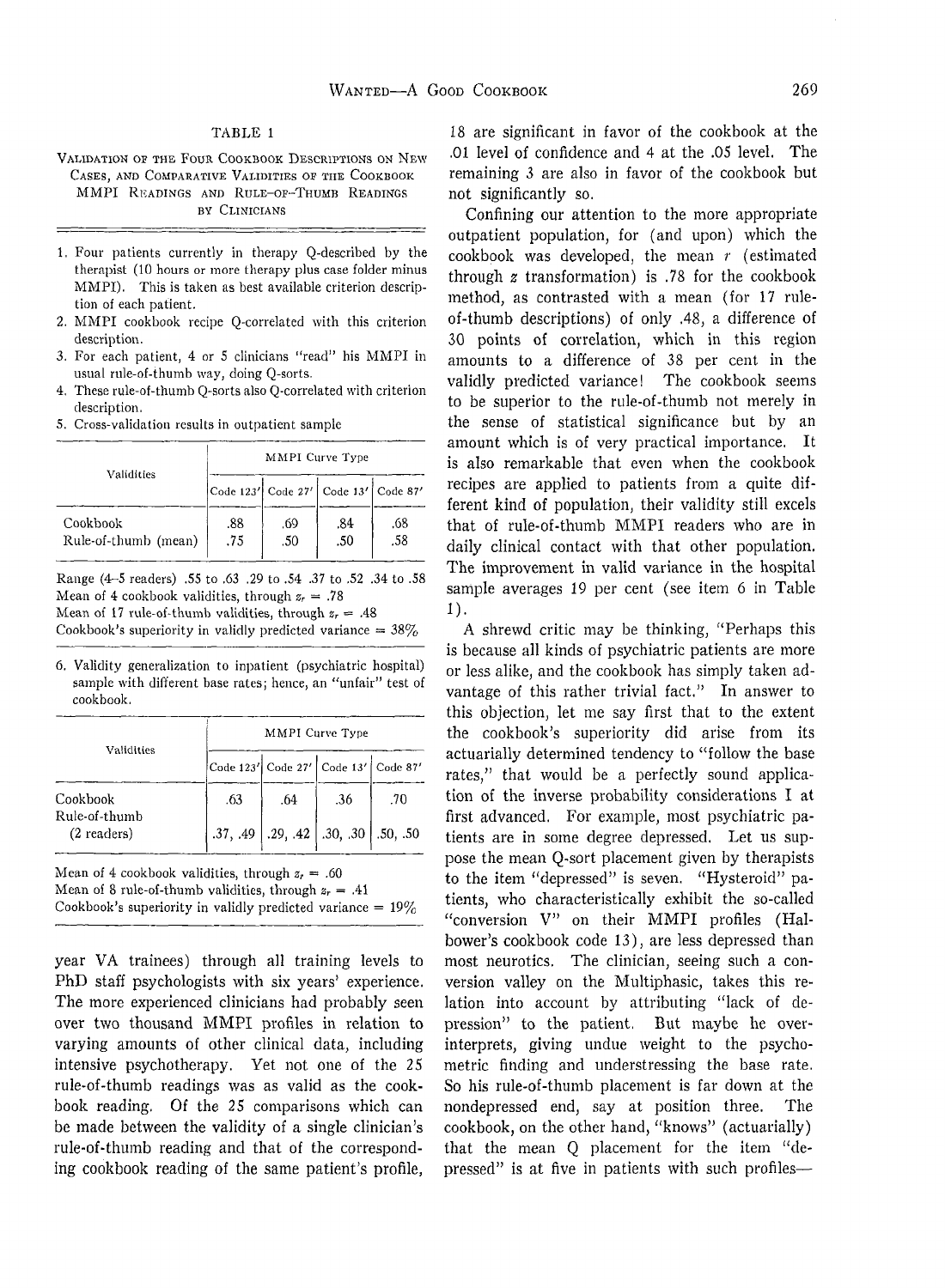lower than the over-all mean seven but not displaced as much in the conversion subgroup as the clinician thinks. If patients are so homogeneous with respect to a certain characteristic that the psychometrics ought not to influence greatly our attribution or placement in defiance of the over-all actuarial trend, then the clinician's tendency to be unduly influenced is a source of erroneous clinical decisions and a valid argument in favor of the cookbook.

However, if this were the chief explanation of Halbower's findings, the obvious conclusion would be merely that MMPI was not differentiating, since any test-induced departure from a description of the "average patient" would tend to be more wrong than right. Our original question would then be rephrased, "What is the comparative efficiency of the cookbook and the rule-of-thumb method *when each is applied to psychometric information having some degree oj intrinsic validity?"* Time permits me only brief mention of the several lines of evidence in Halbower's study which eliminate the Barnum effect as an explanation. First of all, Halbower had selected his 154 items from a much larger initial Q pool by a preliminary study of therapist sortings on a heterogeneous sample of patients in which items were eliminated if they showed low interpatient dispersal. Second, study of the placements given an item over the four cookbook recipes reveals little similarity (e.g., only two items recur in the top quartile of all four recipes; 60 per cent of the items occur in the top quartile of only one recipe). Third, several additional correlational findings combine to show that the cookbook was not succeeding merely by describing an "average patient" four times over. For example, the clinicians' Q description of their conception of the "average patient" gave very low validity for three of the four codes, and a "mean average patient" description constructed by pooling these clinicians' stereotypes was not much better (see Table 2). For Code 123' (interestingly enough, the commonest code among therapy cases in this clinic) the pooled stereotype was actually more valid than rule-of-thumb Multiphasic readings, (This is Bayes' Theorem with a vengeance!) Nevertheless, I am happy to report that this "average patient" description was still inferior to the Multiphasic cookbook (significant at the .001 level).

In the little time remaining, let me ruminate

#### TABLE 2

VALIDITIES OF FOUR CLINICIANS' DESCRIPTION OP "AVERAGE PATIENT," OF THE MEAN OF THESE STEREOTYPES, AND OF THE COOKBOOK RECIPE (OUTPATIENT CASES ONLY)

| MMPI Curve<br>Type | Validities of<br>"Average<br>Patient"<br>Descriptions<br>by 4 Clinicians | Validity of<br>Mean of These<br>4 "Average<br>Patient"<br>Stereotypes | Validity of<br>Cookbook<br>Recipe |
|--------------------|--------------------------------------------------------------------------|-----------------------------------------------------------------------|-----------------------------------|
| Code 123'          | .63 to .69                                                               | .74                                                                   | .88                               |
| Code 27'           | $-.03$ to .20                                                            | .09                                                                   | .69                               |
| Code 13'           | .25 to .37                                                               | .32                                                                   | .84                               |
| Code 87'           | .25 to .35                                                               | .31                                                                   | .68                               |

about the implications of this study, supposing it should prove to be essentially generalizable to other populations and to other psychometric instruments. From a theoretical point of view, the trend is hardly surprising. It amounts to the obvious fact that the human brain is an inefficient recording and computing device. The cookbook method has an advantage over the rule-of-thumb method because it (a) samples more representatively, *(b)* records and stores information better, and *(c)* computes statistical weights which are closer to the optimal. We can perhaps learn more by putting the theoretical question negatively: when should we *expect* the cookbook to be inferior to the brain? The answer to this question presumably lies in the highly technical field of computing machine theory, which I am not competent to discuss. As I understand it, the use of these machines requires that certain rules of data combination be fed initially into the machine, followed by the insertion of suitably selected and coded information. Putting it crudely, the machine can "remember" and can "think routinely," but it cannot "spontaneously notice what is relevant" nor can it "think" in the more high-powered, creative sense (e.g., it cannot invent theories). To be sure, noticing what is relevant must involve the exemplification of some rule, perhaps of a very complex form. But it is a truism of behavior science that organisms can *exemplify* rules without *formulating* them. To take a noncontroversial example outside the clinical field, no one today knows how to state fully the rules of "similarity" or "stimulus equivalence" for patterned visual perception or verbal generalization; but of course we all exemplify daily these undiscovered rules. This suggests that as long as psychology cannot give a complete, explicit, quantitative account of the "dimensions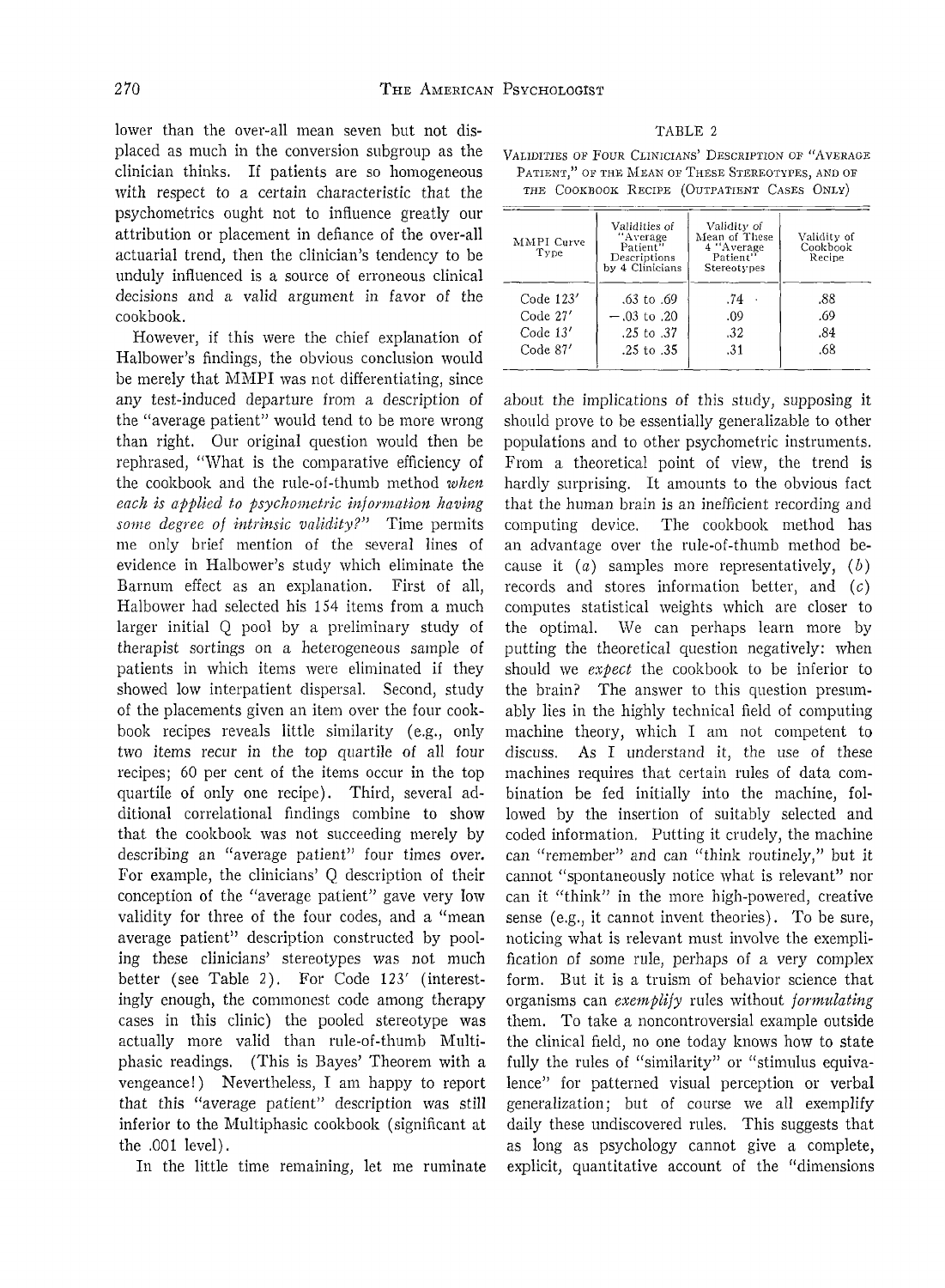of relevance" in behavior connections, the cookbook will not completely duplicate the clinician  $(11)$ . The clinician *here* acts as an inefficient computer, but that is better than a computer with certain major rules completely left out (because we can't build them in until we have learned how to formulate them). The use of the therapist's own unconscious in perceiving verbal and imaginal relations during dream interpretation is, I think, the clearest example of this. But I believe the exemplification of currently unformulable rules is a widespread phenomenon in most clinical inference. However, you will note that these considerations apply chiefly (if not wholly) to matters of *content,* in which a rich, highly varied, hard-toclassify content (such as free associations) *is* the input information. The problem of "stimulus equivalence" or "noticing the relevant" does not arise when the input data are in the form of preclassified responses, such as a Multiphasic profile or a Rorschach psychogram. I have elsewhere (10, pp. 110-111) suggested that even in the case of such prequantified patterns there arises the possibility of causal-theory-mediated idiographic extrapolations into regions of the profile space in which we lack adequate statistical experience; but I am now inclined to view that suggestion as a mistake. The underlying theory must itself involve some hypothesized function, however crudely quantified; otherwise, how is the alleged "extrapolation" possible? I can think of no reason why the estimation of the parameters in this underlying theoretical function should constitute an exception to the cookbook's superiority. If I am right in this, my "extrapolation" argument applies strictly only when a clinician literally *invents new theoretical relations or variables* in thinking about the individual patient. In spite of some clinicians' claims along this line, I must say I think it very rarely happens in daily clinical practice. Furthermore, even when it does happen, Bayes' Rule still applies. The *joint* probability of the theory's correctness, and of the attribute's presence (granting the theory but remembering nuisance variables) must be high enough to satisfy the inequalities I have presented, otherwise use of the theory will not pay off.

What are the pragmatic implications of the preceding analysis? Putting it bluntly, it suggests that for a rather wide range of clinical problems involving personality description from tests, the clinical interpreter is a costly middleman who might better be eliminated. An initial layout of research time could result in a cookbook whose recipes would encompass the great majority of psychometric configurations seen in daily work. I am fully aware that the prospect of a "clinical clerk" simply looking up Rorschach pattern number 73 J 10-5 or Multiphasic curve "Halbower Verzeichnis 626" seems very odd and even dangerous. I reassure myself by recalling that the number of phenotypic and genotypic attributes is, after all, finite; and that the number which are ordinarily found attributed or denied even in an extensive sample of psychological reports on patients is actually very limited. A best estimate of a Q-sort placement is surely more informative than a crude "Yes-or-No" decision of low objective confidence. I honestly cannot see, in the case of a *determinate trait domain* and a *specified clinical population,* that there is a serious intellectual problem underlying one's uneasiness. I invite you to consider the possibility that the emotional block we all experience in connection with the cookbook approach could be dissolved simply by trying it out until our daily successes finally get us accustomed to the idea.

Admittedly this would take some of the "fun" out of psychodiagnostic activity. But I suspect that most of the clinicians who put a high value on this kind of fun would have even more fun doing intensive psychotherapy. The great personnel needs today, and for the next generation or more, are for psychotherapists and researchers. (If you don't believe much in the efficacy of therapy, this is the more reason for research.) If all the thousands of clinical hours currently being expended in concocting clever and flowery personality sketches from test data could be devoted instead to scientific investigation (assuming we are still selecting and training clinicians to be scientists), it would probably mean a marked improvement in our net social contribution. If a reasonably good cookbook could help bring about this result, the achievement would repay tenfold the expensive and tedious effort required in its construction.

#### REFERENCES

- 1. CRONBACH, L. J. & MEEHL, P. E. Construct validity in psychological tests. *Psychol, Bull.,* 1955, 52, 6, 281-302.
- 2, DATLEY, C, A. The practical utility of the clinical report. /. *consult. Psychol.,* 1953, 17, 297-302.